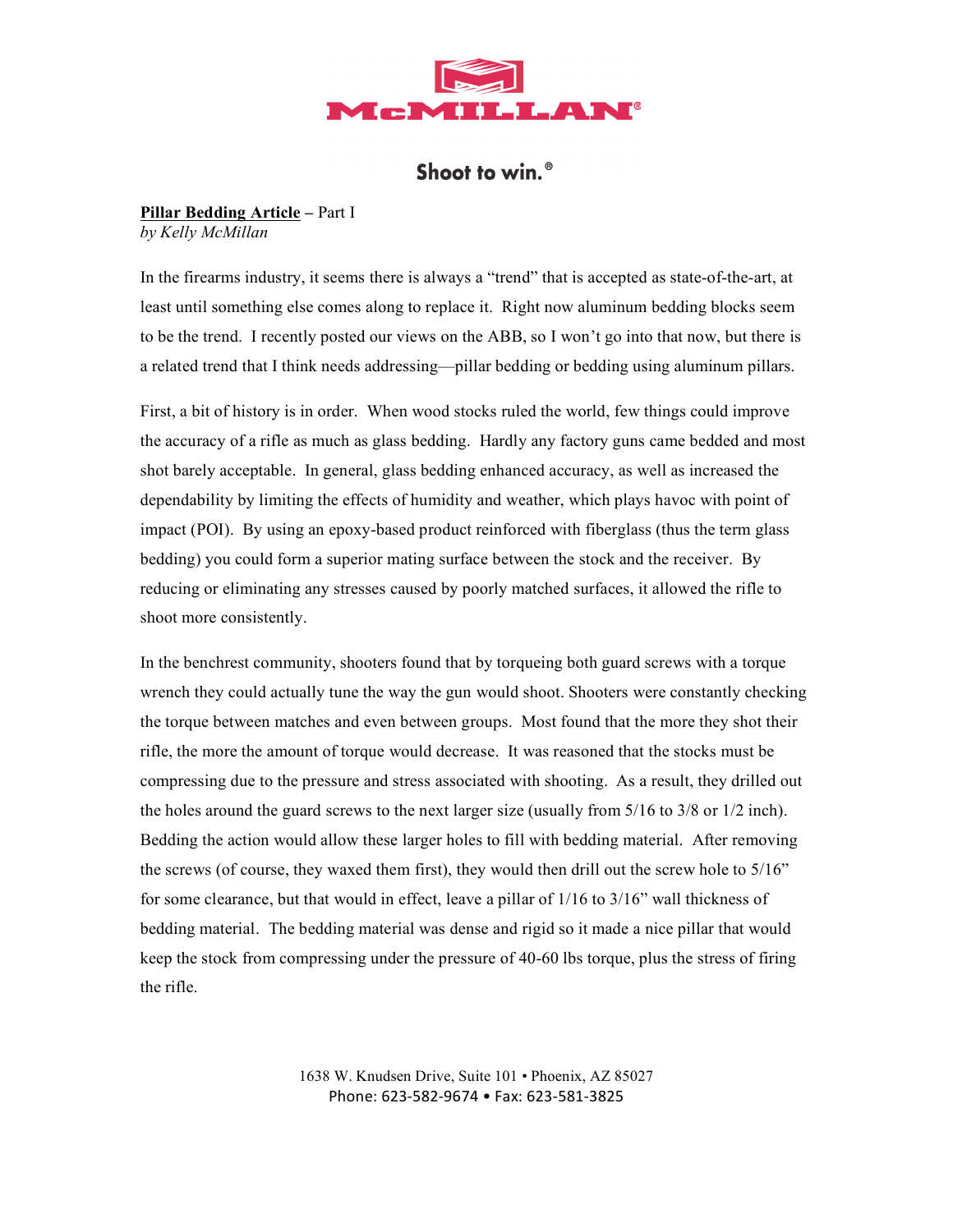# **Pillar Bedding Article –** Part II

Not long after the pillar bedding process was developed, fiberglass stocks came onto the scene. While benchrest shooters were convinced that pillar bedding had a positive effect on the accuracy of their rifles, they assumed the same process would help to improve accuracy of a fiberglass stock rifle. The process quickly adapted itself to "glass" stocks.

When Chet Brown and Lee Six first introduced fiberglass stocks to the competitive world in the late 1960s, they used a process that left the stock with a "foam" core. The stocks were made of fiberglass cloth outer shells with the action area and barrel channels actually molded during the initial process. They used low-density urethane foam to expand the material from the inside and forced it out against the walls of the mold to form the gunstock. As a result, between the receiver area and the bottom of the stock (where the guard screws are) there was a foam core. The foam was lightweight to keep the weight of the stock within reason and when cured was rigid (unlike polystyrene of foam rubber) but had very little compression strength. In short order, it was found that pillars were absolutely required to keep from compressing the stock when tightening the guard screws.

As a general rule, the same procedure was used to make the pillars as was used with wood stocks. Simply drill the guard screw holes over size and fill them up with bedding material. The drawback was that occasionally there would be some excessive shrinkage in the bedding material due to the volume of bedding compound that flowed down around the screws. While this resulted in a less than perfect job from a cosmetic standpoint, it had no adverse effect on the performance of the bedding.

When guys like my father, Wally Hart and Fred Sinclair started to take on this type of work for their fellow competitors they felt a need to produce a better looking product, and the use of precut aluminum pillars was introduced.

When Gale McMillan introduced his fiberglass stocks in 1973, they were made pretty much the same manner as Brown Stocks. Urethane foam was a major component; thus, pillar bedding was a main ingredient in all benchrest stocks he made. (Gale made only benchrest stocks for the first two years he was in business.) Due to the weight limitations in benchrest, light stocks were a must and the materials used were not nearly as strong as they could have been in a stock weighing much more. Pillar bedding was one way to make up for the lack of strength in the receiver area.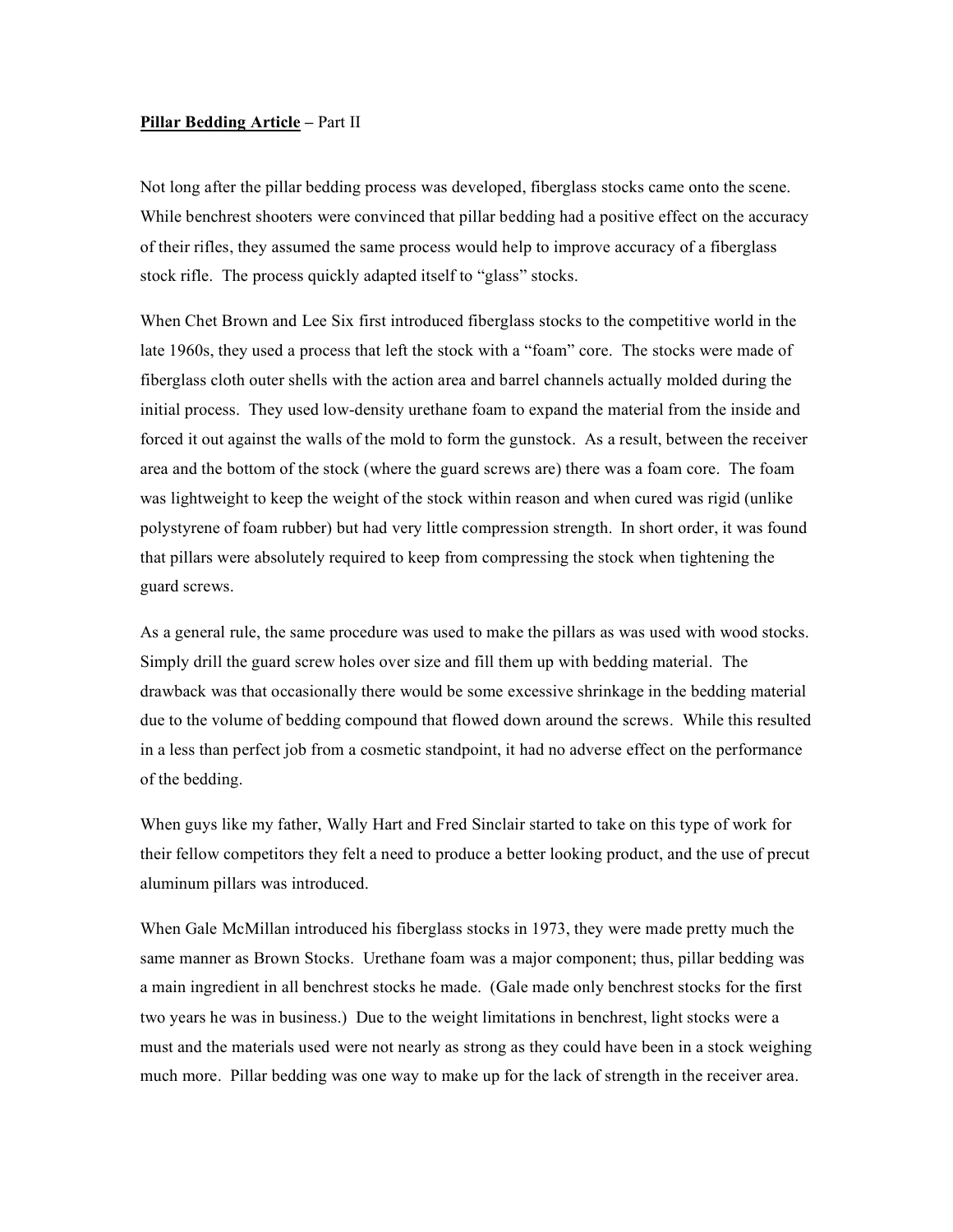# **Pillar Bedding Article –** Part III

When pillar bedding gained acceptance, there was little argument about how to do it right. It seemed almost everyone in the competitive arena used similar techniques. That changed with the introduction of precut aluminum pillars—experts started to disagree on the proper way to install the pillars. As with standard pillars the function was the same, which was to ensure the action area of the stock did not compress when tightening down the guard screws. How to accomplish this however became the topic of debate.

I won't suggest the way we install our pillars is the only right way, but it is our belief that it is the best way. To be perfectly honest, the difference in performance of the various types of techniques is probably immeasurable. We believe that regardless of whether or not you can prove your ideas to be the best, what's important is to use the technique that you believe produces superior results.

When installing aluminum pillars, we measure the depth from the bottom of the receiver to the bottom of the stock where the pillars are to be installed. We then cut our pillars about .035 shorter than this measurement. We apply the bedding materials to the stock and the receiver to ensure a uniform non-porous surface finish, filling the pillar holes with bedding material.

We then place the pillars (with the screws inside of them) in the stock from the bottom of the stock. Holding the barreled action in the vise, we bring the stock up to the barreled action and start the screws. We tighten each of the screws a half turn at a time cleaning off the excess material as we go. By placing the pillars in from the bottom, along with the fact that the pillars are shorter than the distance between the bottom of the stock and the action, we create a small space between the top of the pillar and the action.

 This .035 gap between the pillar and the action is filled with bedding material. By using this technique, we create a completely uniform bedding surface that is 100 percent consistent. One of the objectives of glass bedding is to produce a stress free union between the stock and the action. By bedding the entire receiver area (as opposed to the recoil lug and rear tang), we have effectively created the only "perfectly stress free" union possible. By not allowing the aluminum pillar to come in contact with the receiver, we have eliminated one possible source for unwanted stress. While other techniques are used, we believe ours creates the perfect relationship between the stock and action.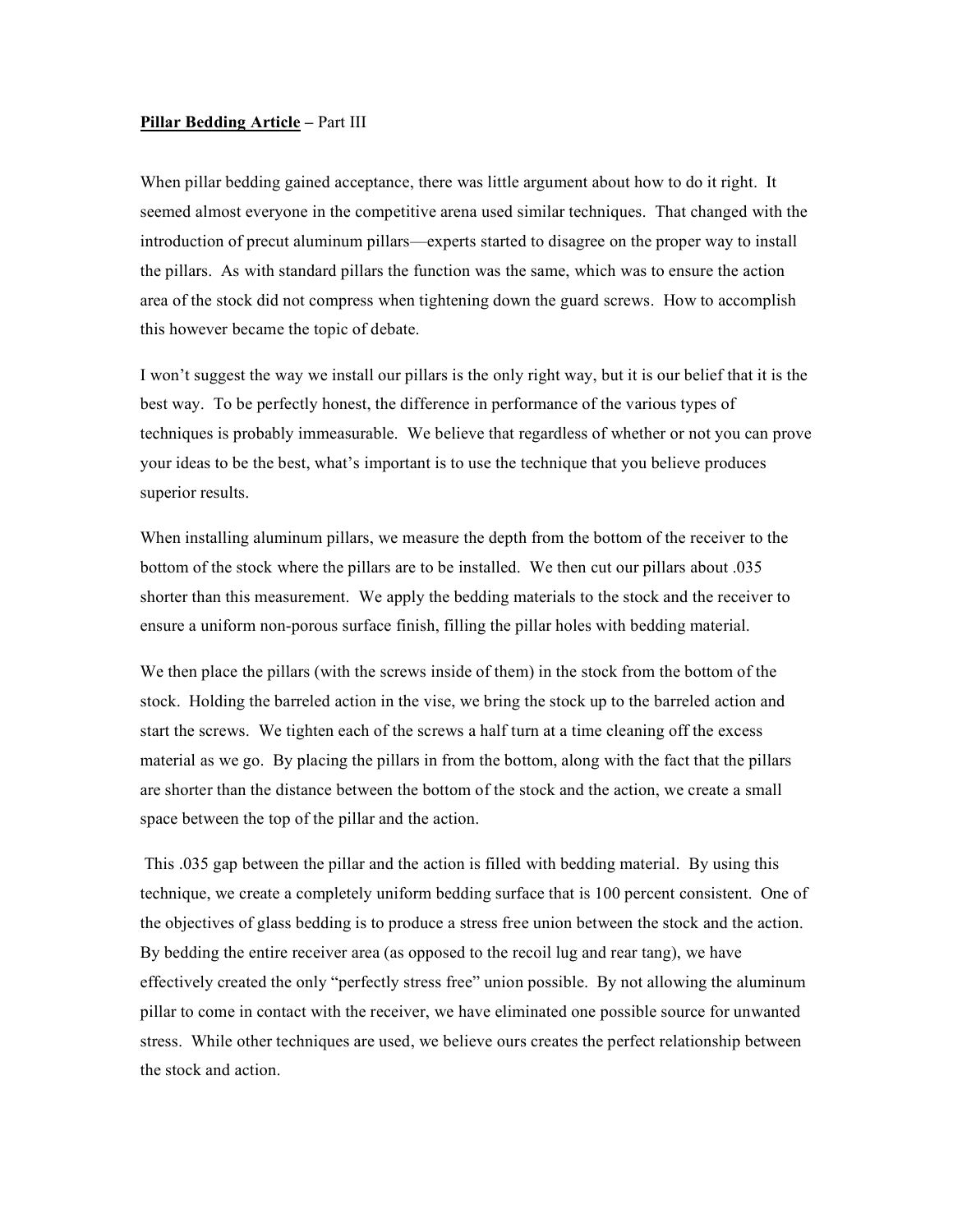#### **Pillar Bedding Article –** Part IV

A number of well-respected, successful gunsmiths and gun builders use techniques that are different than the one I described in Part III. As I said, they are successful gun makers that build very accurate guns. No one can say that their technique doesn't work. As I stated, we "believe" that ours is the best way, but realize that having a choice is always a good thing. Following is a description of the other technique most widely used.

Kenny Jarrett of Jarrett Rifles in Jackson South Carolina is one of the most respected gun builders in the South. He specializes in high dollar hunting rifles that perform like benchrest rifles. As a matter of fact, he uses "benchrest" techniques for building all of his rifles. His pillar bedding differs from ours in that he allows the pillar to come in contact with the receiver. He contours the top of a 1" diameter aluminum pillar to match the radius of the receiver (that is of course allowing that the receiver is round, he uses most exclusively the Remington 700 for actions). Jarrett had a special tool ground to cut a 1.365 radius to precut his pillars to fit a Remington 700. The rest of his technique is similar to ours, but he ends up with this large shiny aluminum piece embedded in the action of his stock that is very visible when you take the barreled action out of the stock. In our case, we have had customers question whether or not to even put pillars in because with .035 of bedding materials covering the top of the pillar, you have to look really close to see it.

There are basically two things we don't like about this method. As I stated, the top of the pillar is contoured to cut a 1.365 radius. Remington receivers are put through a process where they are actually polished by hand. Because each is done independently, not all actions are exactly 1.365. They may vary as much as .005. I know this doesn't sound like much and probably has little effect on accuracy, but the purpose of glass bedding is to make a "perfect" union between stock and action. If you were to allow for at least the smallest amount of bedding material to cover the pillar, it would compensate for any irregularities in action diameter and come closer to making that perfect fit. Secondly, remember what the pillar is designed to accomplish. Its only function is to eliminate any compression of the stock material under the receiver. Why use a 1" pillar when  $3/8$ " is enough and  $1/2$ " is plenty? In our stocks, we prefer not to remove too much of the material from the stock.

Remember the front screw is always near the recoil lug (in some actions it screws into it) so having as much material intact is important. Though pillars give the stock compressive strength, they don't offer much in the way of shear strength, which is what's needed around the recoil lug.